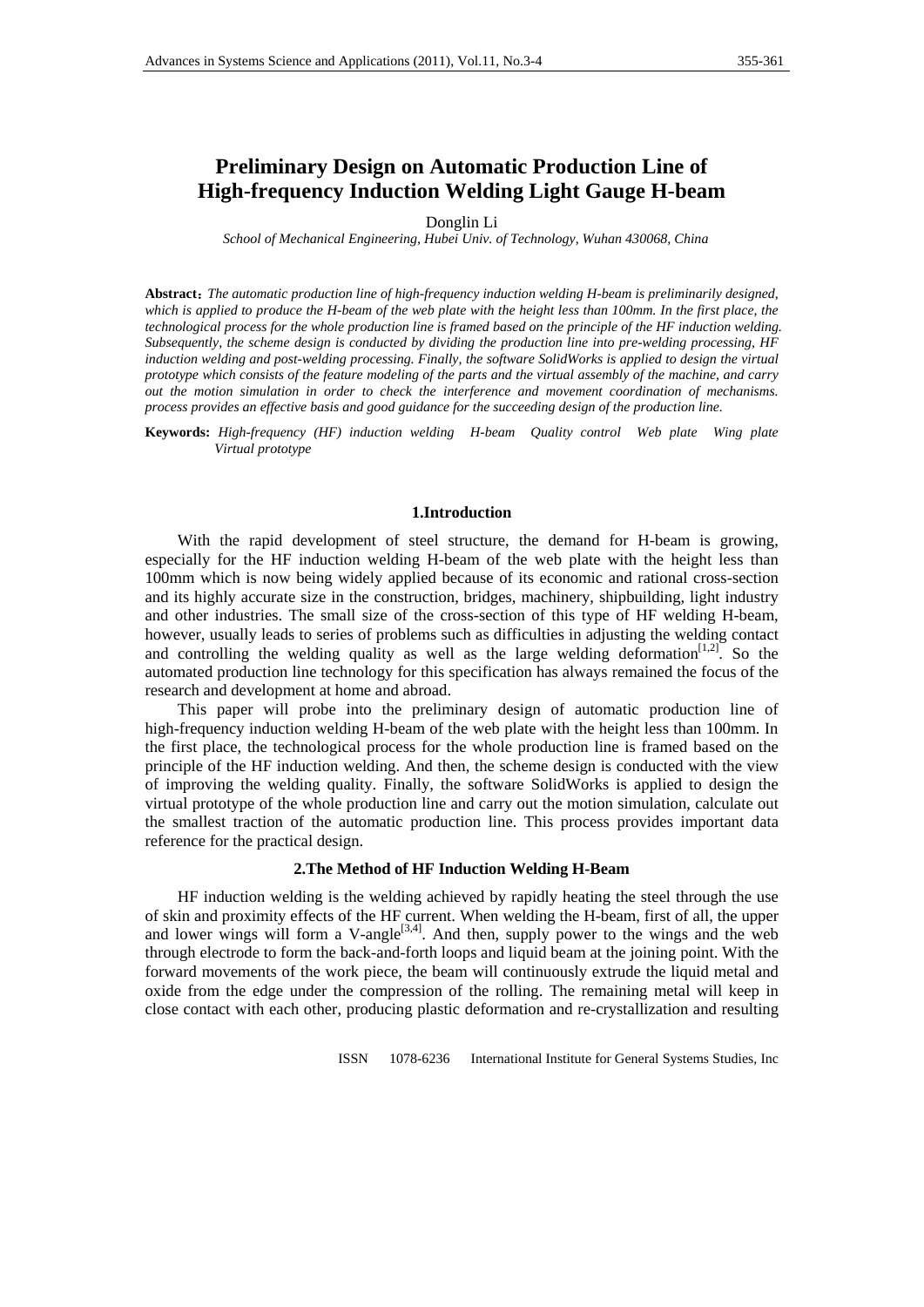in the solid welding line. HF induction welding method of the H-beam diagram is shown in Figure 1.



Fig.1 The schematic diagram of HF induction welding method

#### **3.The Technological Process**

The technological process of the entire automatic production lines is shown in Figure 2. Production line machines include the flattening machine, angle-controlled machine, HF induction welding machine, deburring machine, correcting machine, traction engine and others, totaling to 28 sets of unit constructions. By the application of these unit constructions, many functions such as sheet flattening, upsetting web plate, HF welding, deburring, post-welding cooling, profiles correcting are expected to be achieved.

### **4.The Scheme Design of The Production Line**

In order to effectively control the product quality, the design of the entire production line divides into pre-welding processing, HF induction welding, post-welding processing.

### **4.1 Pre-welding Processing**

# **4.1.1 Loading Material, Decoiling and Clipping**

The raw materials of HF induction welding light gauge H-beam are hot-rolled strip steel  $\text{coil}^{[5]}$ , so the equipment on the production line in the first place is the loading and decoiling machine of strip steel. The decoiled strip steel will then enter into the process of clipping during which the strip steel will undergo cutting according to the required size for wings and web plate.

# **4.1.2 Loop Storage, Cutting and Butt-welding**

For uninterrupted production, loops and the equipment of cutting and butt-welding are required on the production line. Loops are used to store strip steel, the equipment of cutting and butt-welding to cut the ends of the strip steel. And then the two volumes of steel will be welded together smoothly, in order to ensure the non-stop production.

### **4.1.3 Sheet Flattening**

The decoiled strip steel usually has certain deficiencies such as buckling, bending arc, wave shape and so on. Therefore, the sheet flattening is very necessary. Flattening is being carried out on the roll flattening machine equipped with the interlaced top and bottom working rollers. During the process of flattening, the clearance between the top and bottom working rollers should be adjusted a little less than the thickness of the steel plate being flattened. In addition, the intake side must be ensured to undergo complete plastic deformation, and the delivery side must undergo complete elastic deformation. The steel will undergo a couple of times of forward and backward alternating bending and finally become flat and smooth.

### **4.1.4 Upsetting of the Web Plate**

Relying on the self-melting welding, the deposition rate of the HF induction welding H-beam can only reach 85 %  $\sim$ 90 %, and the width of the weld seam can only be the 85% of the web plate. The strength of the weld seam cannot exceed the strength of the base metal. In order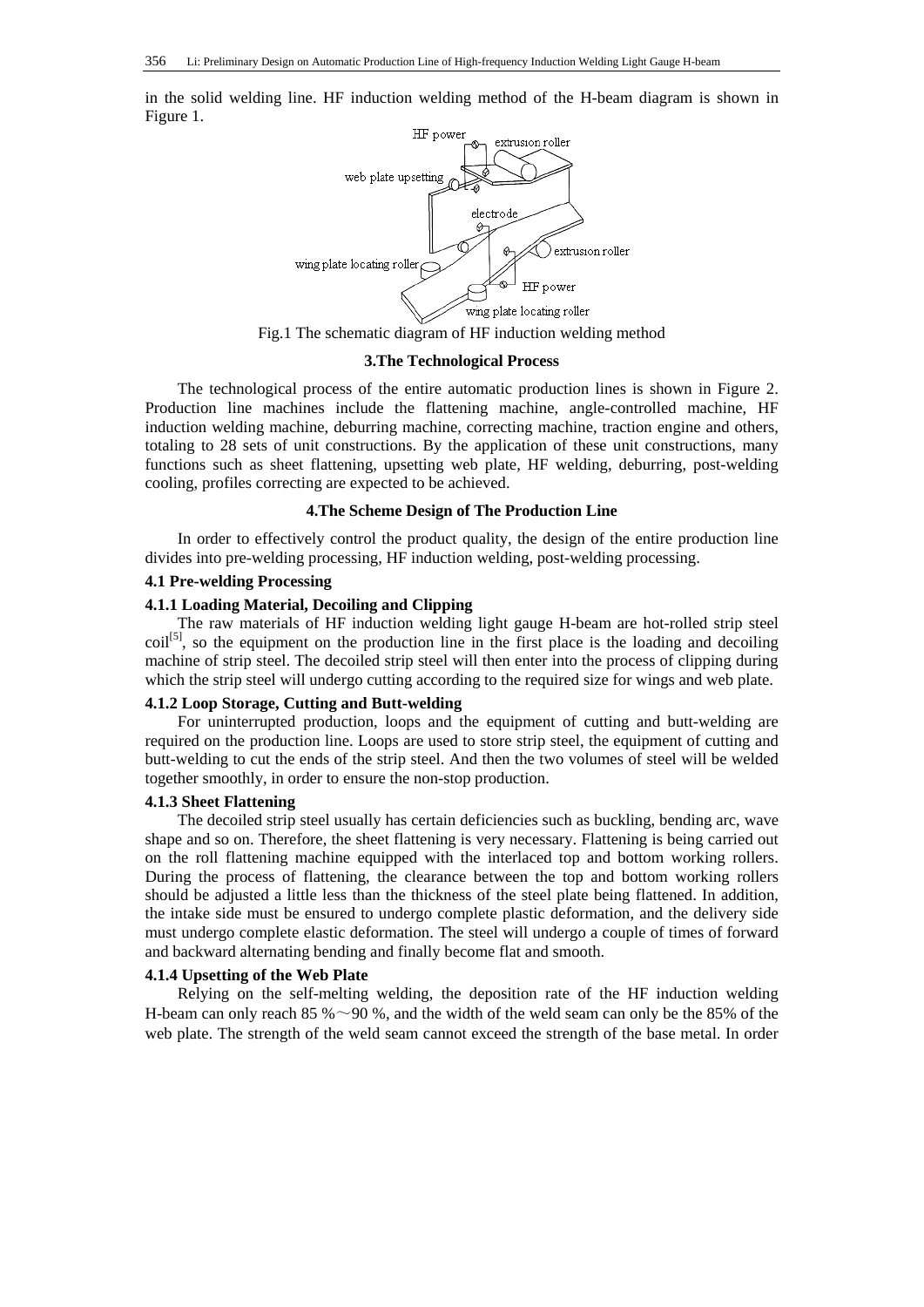to expand the width of the weld seam equal to the width of the web plate, it is necessary to upset both sides of the web plate by the use of rolling mill before welding in order to expand the area of the ends by 30%. By the use of the U-shaped groove within the rollers, the rolling mill upsets the web plate through the extruding force produced from between the top and bottom rollers.



Fig.2 The technological process

# **4.2. HF Induction Welding**

# **4.2.1 Control of the Vee Angle**

In order to make an effective use of the skin and proximity effects of the HF current, it is required to set an angle control machine in the front of a HF induction welding machine to form a vee angle by the upper and lower wings and web plate. The most crucial point in the design of the angle control machine is to control the size of the angle because the size has a large impact on the stability of the HF flashing process and the welding quality as well as the welding efficiency. In many cases, the vee angle is required to be less  $10^{\circ}$ . The size of the vee angle needs the succeeding study.

# **4.2.2 The Best Location of the Welding Contactor**

During the process of welding, the two contactors respectively belonging to the upper and lower HF induction welding machine heat the web plate and wings separately, as shown in Figure 1. The position of the contactors determines the length of the heating period, and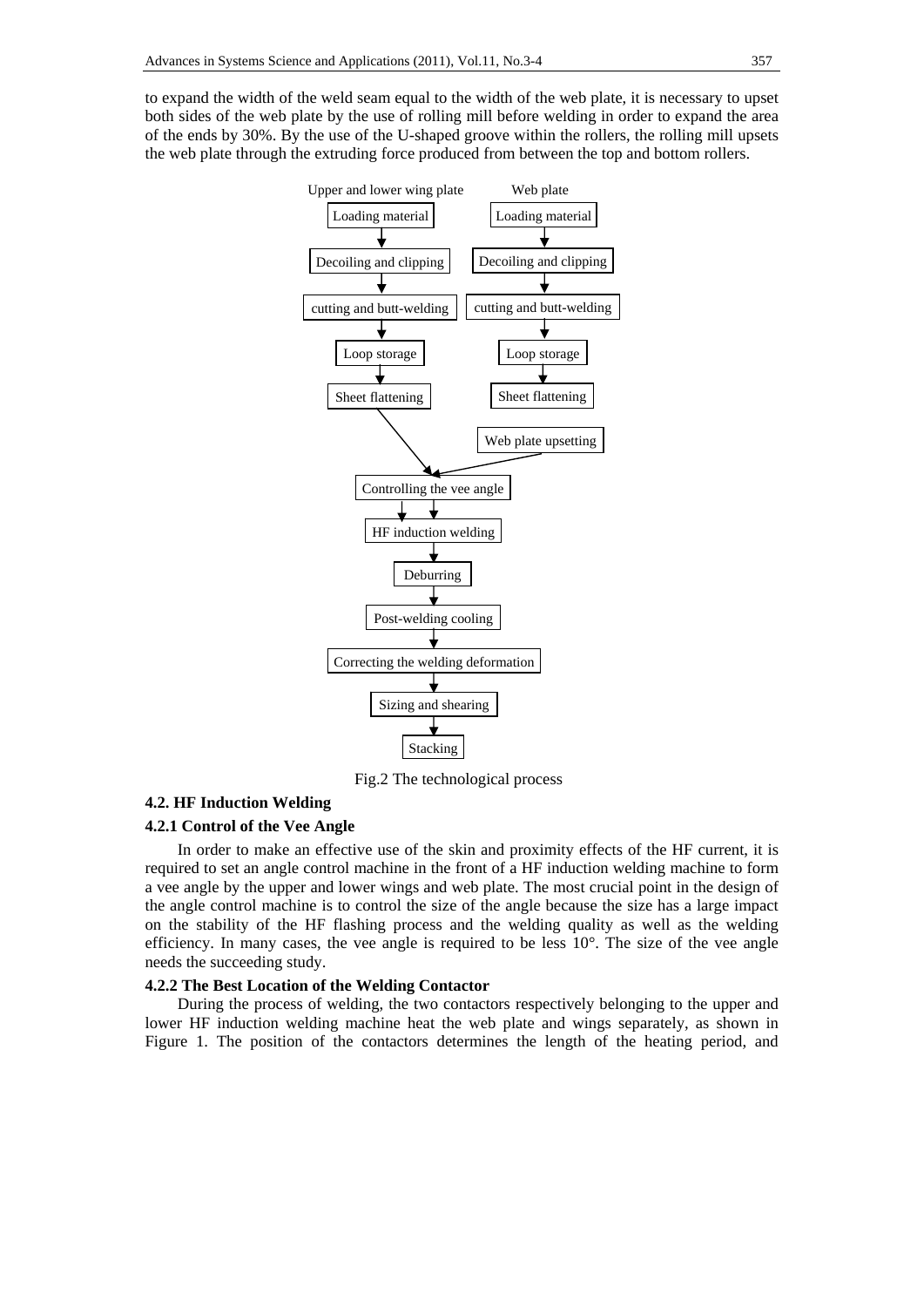produces a large impact on the temperature field and stress field of the H-beam. In order to raise the efficiency of welding, contactors should be located close to the squeeze roller as much as possible. But as for the H-beam of the web plate with the height less than 100mm, the design and location of welding contactor have always remained a difficulty due to the limitation of spacing between the web plates.

# **4.2.3 Extrusion between the Welded Joints**

Since welding is completed under the extrusion pressure when the sheet material is heated up to the fusing temperature, it is required to set up a squeeze roller above the wings where the sheet material is welded. Extrusion force has a strong impact on the quality of the weld seam. In production, the extrusion force is replaced by the extrusion quantity of the plates for welding which is adjusted and measured by alternating the gap of the squeeze rollers. On the premise of the welding quality to be guaranteed, the extrusion quantity should be reduced as much as possible in order to reduce the metal consumption.

# **4.3 Post-welding Processing**

### **4.3.1 Deburring**

It is inevitable to produce the unevenly scars in the four weld seams. Deburring is a requirement because the weld scars not merely influence the appearance of the weldment, but also leads to the uneven scatter of the stress in the weld seam. Two sets of deburring machine are arranged in symmetry on the production line, with a milling cutter and planning tool loaded respectively on each of the deburring machine. The first step is to mill the two weld seams in order to get rid of some larger scars. And then, some minor welding scars and burr after milling will be removed by the use of planning tool. In this way, the four weld seams will become even and smooth, which improves the quality of the H-beam's appearance to a large extent.

# **4.3.2 Post-Welding Cooling**

Post-welding cooling is not only for decreasing temperature before correcting profiles, but also for the consideration of the changes in the structure property of the weld seams and the production of the residual stress. The post-welding processing of the HF induction welding H-beam generally adopts the normal water-cooling, with the control of the cooling rate and cooling temperature at the ordinary level. In order to produce the high quality H-beam, our design adopts the air-cooling craft. During the process of water-cooling, we increase the spray equipment and lengthen the period of air-cooling properly.

# **4.3.3 Correcting Profiles**

Due to the uneven scatter of the temperature field, the steel in the post-welding will endure large deformation, especially regarding the light gauge H-beam, the condition is even worsening. Failure in the control and correction of the deformation will have a direct impact on the erection and connection, operational life span as well as its bearing capacity. The welding deformation of the H-beam lies mainly in the deformation of the angle of the wing plate. This condition requires the symmetric arrangement of two sets of correction machine on the production line. Each correction machine presses both sides of the wings through two sets of upper and lower rollers with conicity in order to produce the plastic deformation of the reversed direction during the process of continuous feed-in, completing the continuous correction of the H-beam steel wing plates.

### **4.4 Design of the Traction machine**

The traction machine is the main driving force on the production line because it mainly depends on the traction force of the traction machine to facilitate the whole continuous and stable process from flattening, upsetting, vee angle controlling, to HF induction welding, deburring, correction and so on. In the production line are set up many direct-current and adjustable speed traction machine, which, using the principle of loops control, through the differential speed and the swing of loops, conducts the micro tension control over the steel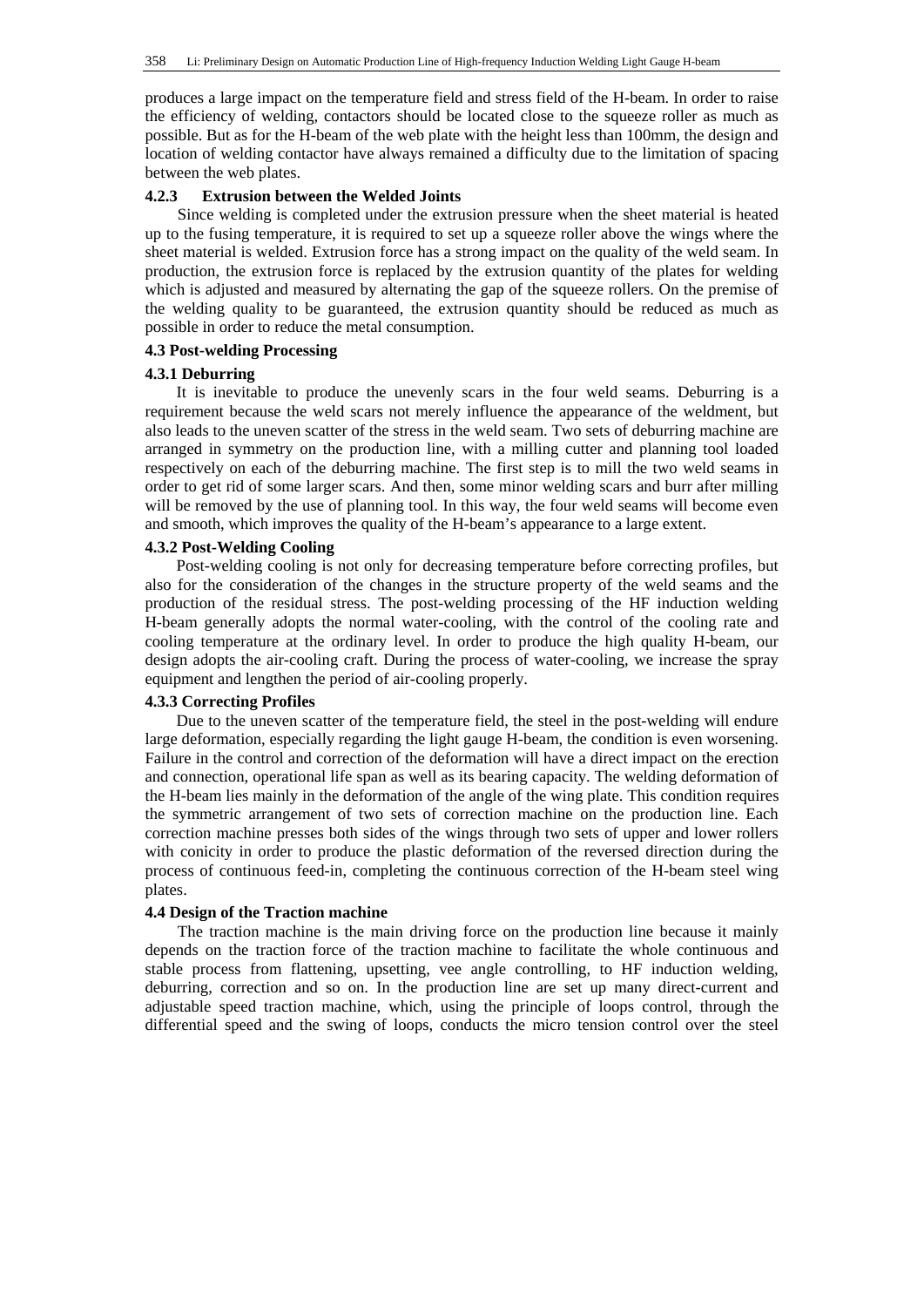material and then facilitate the smooth going of the whole process, providing guarantee to the welding quality, size and shape tolerance of the H-beam.

# **5.Design of the Virtual Prototype**

After determining the technological process and the design scheme of the production line, we take advantage of the software SolidWorks' strong three-dimensional modeling function to carry out the virtual prototype of the production line, and conduct the motion simulation to test and verity the coordination of the movements of all the separate parts $[6,7]$ , providing the important design parameters for the concrete design of the framework.

# **5.1 Modeling of the Parts' Parametric Features**

The design of the parts by the SolidWorks mainly depends on the basic operations such as drawing, rotation, scanning and so on to set up the three-dimensional solid model. As for the complicated parts, it is essential to choose correct way to generate because the incorrect choices are not only inefficient, but also cannot generate solid model at all in certain cases.

Take the modeling of the deburring machine as an example, due to its symmetric structure, half of the model can be built at first, and then another half can be completed through mirror. When constructing the half modeling, first, choose the sketch plane to enter the sketch mode and draw out the sketch of the framework. Then, generate the three-dimensional solid entities using the drawing method. The completed framework model of the deburring machine is shown in Figure 3.



Fig.3 The framework model of the deburring machine

# **5.2 Virtual Assembly**

After modeling the three-dimensional solid entities of the separate part, the virtual assembly is required for each of these parts. In the assembly module of the SolidWorks, it is workable to assemble these separate three-dimensional solid entities into a working machine, and check whether or not there is interference between different parts and whether or not the assembling entities move according to the requirements of design $[8,9]$ .

Take the deburring machine as an example, first, insert the machine framework which the system defaults as a built-in fitment. Then, insert the model of other parts and choose the location of each separate part. Finally, select appropriate assembly constraint types to complete the location of the parts model. The deburring machine model after virtual assembly is shown in Figure 4 (In order to achieve the true-to-life visual effect, H-beam is fitted together into the deburring machine).



Fig.4 The assembling model of the deburring machine

# **5.3 The Motion Simulation of the Machine**

This paper chooses the COSMOS Motion in SolidWorks to carry out motion simulation. Before simulation, it is necessary to enter the assembly environment to input some necessary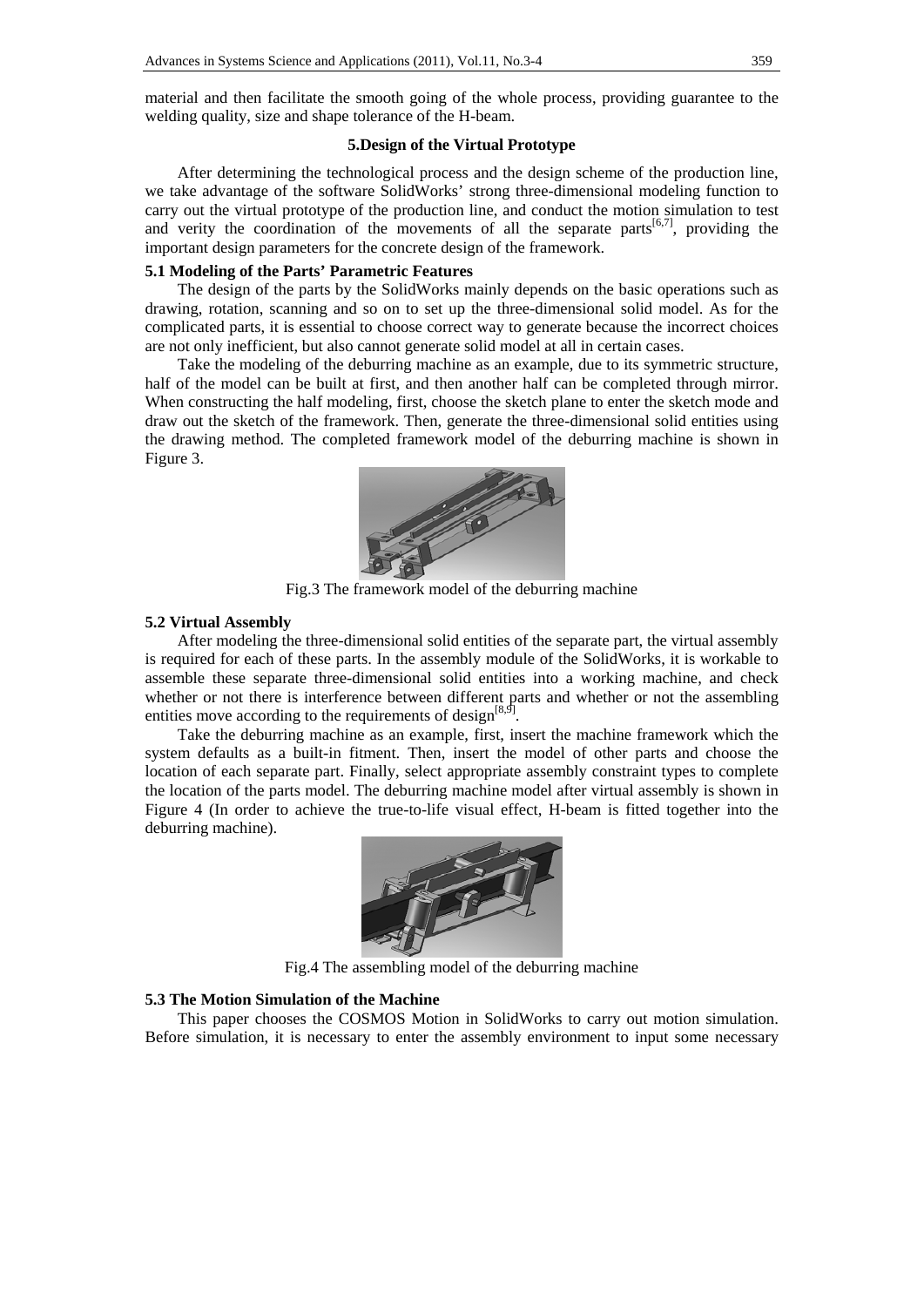parameters beforehand in order to confirm the moving parts, the fixing parts, the kinematics pair, and install the motion environment and simulation options.

The motion simulation of the deburring machine is shown in Figure 5. The highlighted parts shown in the picture are the kinematics pair between different machines. According to the requirements of the H-beam production line, with the given horizontal velocity, certain parameters such as the mean momentum and the average torque and others will be attained after the automated simulation calculation.



Fig.5 The motion simulation of the deburring machine

### **5.4 The Motion Simulation of the Production Line**

In order to get a clearer and more direct-viewing glimpse of the whole production motion process, we carry out the motion simulation to the entire production line. Considering the fact that the entire production line is too bulky for the software to conduct a one-off calculation, we divide the production line into two stages: the pre-welded process of the HF induction welding which consists of the sheet material flattening machine, web plate upsetting machine and the angle control machine; the post-welding process of the HF induction welding which consists of the deburring machine and the correction machine.



Fig.6 The simulation model of the pre-welding processing.



Fig.7 The simulation model of the post-welding processing.

The simulation steps for the entire production line are almost the same as that of the single machine. The simulation model of the pre-welding processing is shown in Figure 6. The simulation model of the post-welding processing is shown in Figure 7. After the process of simulation, the momentum and the torque of each moving parts can be accessible from the data-process module. For example, if the given horizontal velocity of the H-beam is 30m/min, the average traction torque of the H-beam will be 450Nm based on the calculated mean momentum and average torque.

# **6.Conclusion**

The automatic production line of the HF induction welding H-beam has the advantage of high productive efficiency, stable quality and the convenience to alternate the varieties and